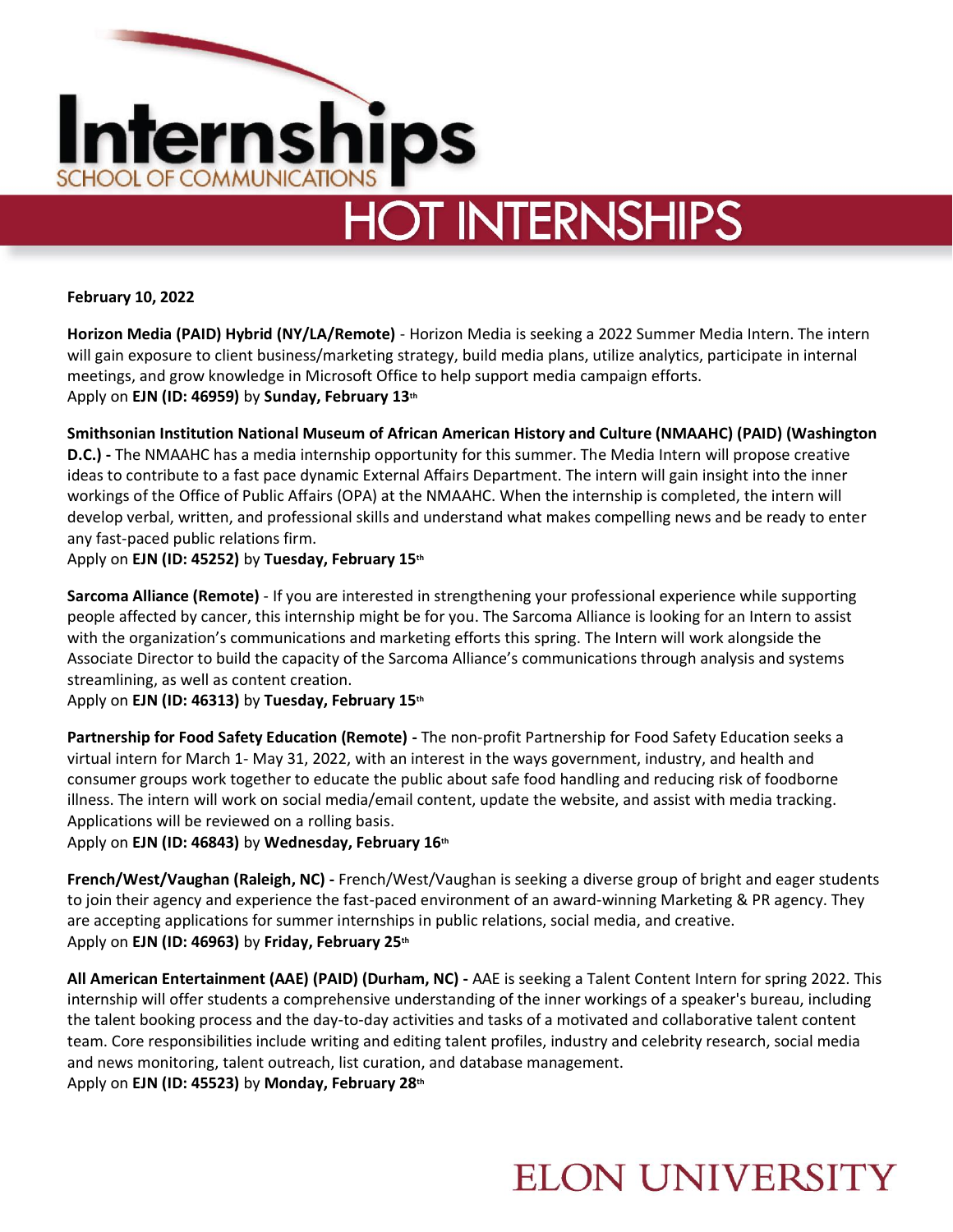

## **HOT INTERNSHIPS**

**KPMG LLP (Montvale, New Jersey) -** KPMG is currently seeking a Summer Digital Marketing Intern for their Marketing organization. Responsibilities of the intern include helping manage digital campaigns, developing analytics and engagement reports, assisting with editorial calendar planning, participating in account planning, and developing agendas for account planning meetings.

Apply on **EJN (ID: 46886)** by **Monday, February 28th**

**LendingTree (PAID) (Remote) -** LendingTree is seeking an Analytics and Reporting Intern for this summer. Responsibilities include assisting with data quality/validation, analyzing data for insights/opportunities to grow the business, and helping with the reporting process.

Apply on **EJN (ID: 45644)** by **Tuesday, March 1st**

**The Alamance News (PAID) (Graham, NC) -** The Alamance News is looking for a Marketing/Sales/Graphic Design Intern for spring and summer. This is an opportunity to take the classroom to Main Street to see how marketing on behalf of The Alamance News can assist small, independent business people in the area to grow and expand their company's services within the Alamance County market. Most of the work will be in-person, calling on small business people within Alamance County – and some immediately surrounding areas. While some work, or follow-up, can be done by phone/email, most initial contact will be in person. Hours are flexible; we can work around your class schedule.

Apply on **EJN (ID: 44054)** by **Wednesday, March 2nd**

**American Youth Policy Forum (Washington, D.C.) -** The American Youth Policy Forum (AYPF) is offering an internship to the candidate that can best support its communications, marketing, and outreach goals. Primary responsibilities include drafting communications/marketing materials, managing AYPF's social media presence, aggregating/compiling data (Google Analytics, social media analytics, CRM, etc.), and helping with the website. Apply on **EJN (ID: 46600)** by **Wednesday, March 2nd**

**Duke Lemur Center (DLC) (Durham, NC) -** The DLC is looking for participants for our Summer 2022 Communications Internship. The Communications Internship provides an opportunity to learn about all facets of the Duke Lemur Center, as well as to hone writing and design skills and -- as a final project -- to develop a portfolio-worthy publication with guidance from the DLC's Director of Communications. The internship also includes tasks ranging from photography and design to marketing, blogging, and social media. The Communications Internship requires a consecutive 10-week commitment starting Tuesday, May 31st and ending Saturday, August 6th, 2022. Apply on **EJN (ID: 47026)** by **Friday, March 4th**

**TOUCH-Together Our Unity Can Heal (Congers, New York) -** TOUCH-NY's Internship Program is currently accepting applications for semester-long internships in social media. Interns will gain first-hand experience in community-based non-profit community outreach, as well as implementing a social media strategy and brand across platforms. The position is largely remote with a flexible schedule of 8-10 hours weekly. Apply on **EJN (ID: 46901)** by **Sunday, March 6th**

**Drug Policy Alliance (PAID) (Remote) -** Drug Policy Alliance (DPA) remote summer internship program has an opportunity to be a Digital Communications Intern. Interns will get hands-on experience with building out communications programs and advocacy campaigns and developing messaging for content across digital channels including email marketing and the website.

Apply on **EJN (ID: 46949)** by **Wednesday, March 9th**

**Drug Policy Alliance (PAID) (Remote) -** Drug Policy Alliance (DPA) remote summer internship program has an opportunity to be a Public Relations Intern. Interns will help tackle a number of priorities, including media

#### **ELON UNIVERSITY**